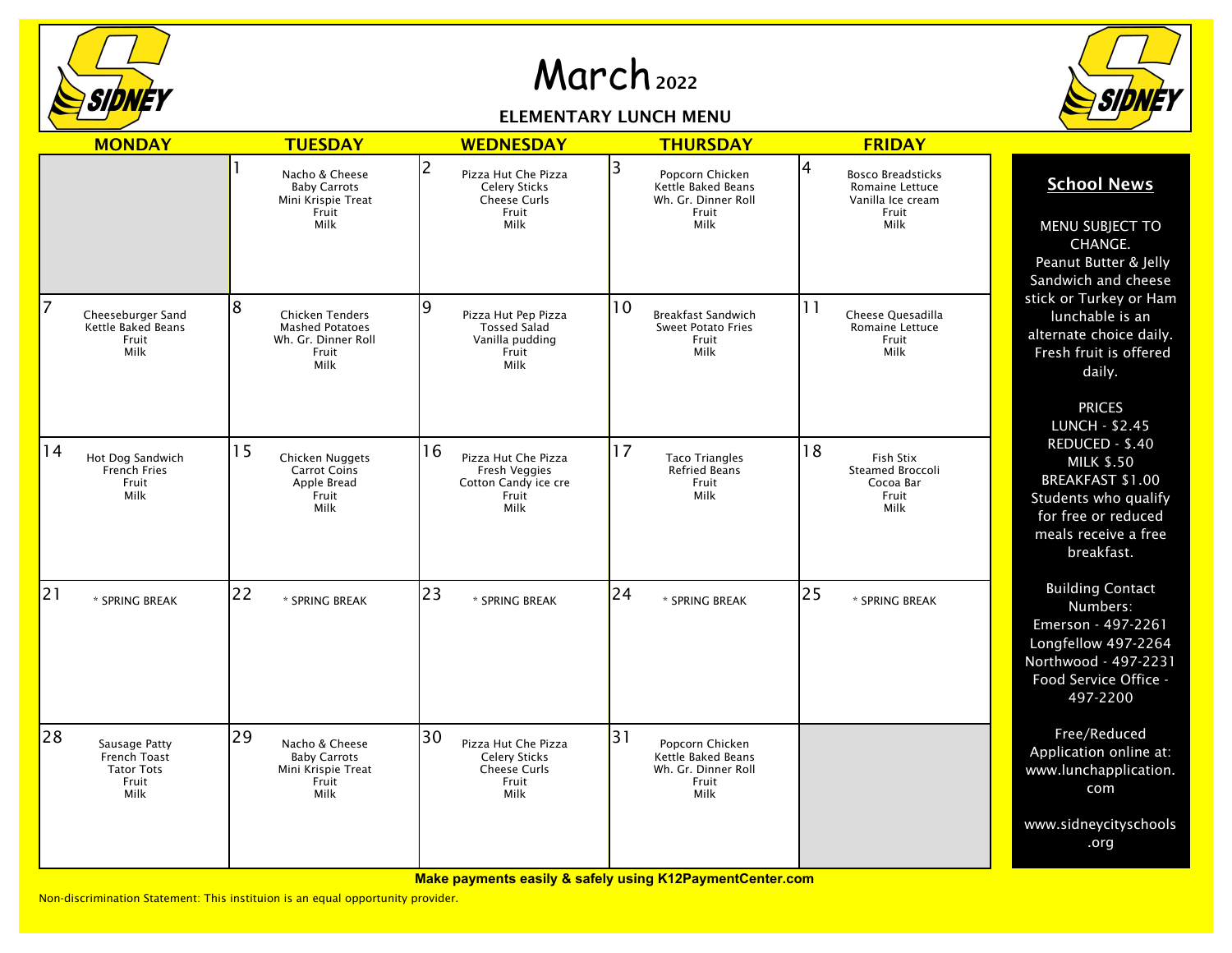| <b>Serving Date</b> | Recipe                                | <b>Allergens</b>               |
|---------------------|---------------------------------------|--------------------------------|
| 03/01/2022          | R-0235 - Baby Carrots (Elem/MS)       | Milk, Eggs                     |
|                     | R-0255 - Milk                         | Milk                           |
|                     | R-0484 - Uncrustable (Elem/MS)        | Milk, Peanuts, Wheat, Soybeans |
|                     | R-0655 - Mini Krispie Treat           | Milk, Soybeans                 |
|                     | R-0815 - Nacho & Cheese               | Milk, Soybeans                 |
| 03/02/2022          | R-0255 - Milk                         | Milk                           |
|                     | R-0484 - Uncrustable (Elem/MS)        | Milk, Peanuts, Wheat, Soybeans |
|                     | R-0657 - Pizza Hut Cheese Pizza       | Milk, Wheat                    |
|                     | R-0687 - Cheddar cheese curls         | Milk                           |
| 03/03/2022          | R-0217 - Popcorn Chicken              | Wheat, Soybeans                |
|                     | R-0255 - Milk                         | Milk                           |
|                     | R-0297 - Wh. Gr. Dinner Roll          | Wheat                          |
|                     | R-0484 - Uncrustable (Elem/MS)        | Milk, Peanuts, Wheat, Soybeans |
| 03/04/2022          | R-0255 - Milk                         | Milk                           |
|                     | R-0484 - Uncrustable (Elem/MS)        | Milk, Peanuts, Wheat, Soybeans |
|                     | R-0663 - Bosco Breadsticks with sauce | Milk, Wheat                    |
|                     | R-0936 - Vanilla Ice cream-Hershey's  | Milk                           |
| 03/07/2022          | R-0199 - Cheeseburger Sandwich        | Milk, Wheat, Soybeans          |
|                     | R-0255 - Milk                         | Milk                           |
|                     | R-0484 - Uncrustable (Elem/MS)        | Milk, Peanuts, Wheat, Soybeans |
| 03/08/2022          | R-0236 - Chicken Tenders              | Wheat, Soybeans                |
|                     | R-0255 - Milk                         | Milk                           |
|                     | R-0297 - Wh. Gr. Dinner Roll          | Wheat                          |
|                     | R-0308 - Mashed Potatoes (Elem/MS)    | Milk                           |
|                     | R-0484 - Uncrustable (Elem/MS)        | Milk, Peanuts, Wheat, Soybeans |
| 03/09/2022          | R-0255 - Milk                         | Milk                           |
|                     | R-0484 - Uncrustable (Elem/MS)        | Milk, Peanuts, Wheat, Soybeans |
|                     | R-0656 - Pizza Hut Pep Pizza          | Milk, Wheat                    |
|                     | R-0719 - Vanilla pudding              | Milk                           |
| 03/10/2022          | R-0205 - Sweet Potato Fries           | Soybeans                       |
|                     | R-0255 - Milk                         | Milk                           |
|                     | R-0484 - Uncrustable (Elem/MS)        | Milk, Peanuts, Wheat, Soybeans |
|                     | R-0660 - Breakfast Sandwich           | Milk, Eggs, Wheat, Soybeans    |
| 03/11/2022          | R-0255 - Milk                         | Milk                           |
|                     | R-0484 - Uncrustable (Elem/MS)        | Milk, Peanuts, Wheat, Soybeans |
|                     | R-0678 - Cheese Quesadilla            | Milk, Wheat, Soybeans          |
| 03/14/2022          | R-0255 - Milk                         | Milk                           |
|                     | R-0259 - Hot Dog Sandwich             | Wheat                          |